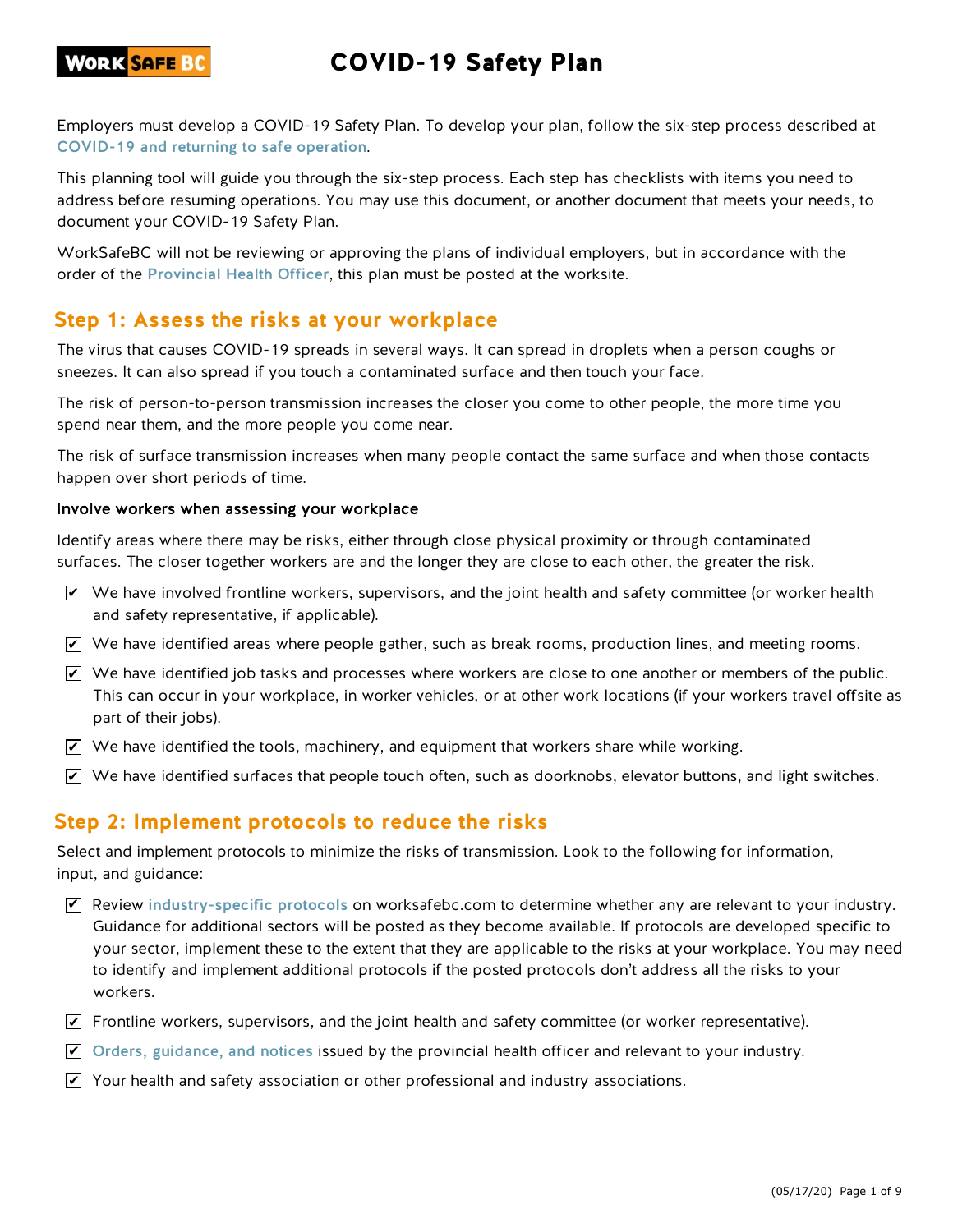# COVID-19 Safety Plan

#### Reduce the risk of person-to-person transmission

To reduce the risk of the virus spreading through droplets in the air, implement protocols to protect against your identified risks. Different protocols offer different levels of protection. Wherever possible, use the protocol that offers the highest level of protection. Consider controls from additional levels if the first level isn't practicable or does not completely control the risk. You might likely need to incorporate controls from various levels to address the risk at your workplace.

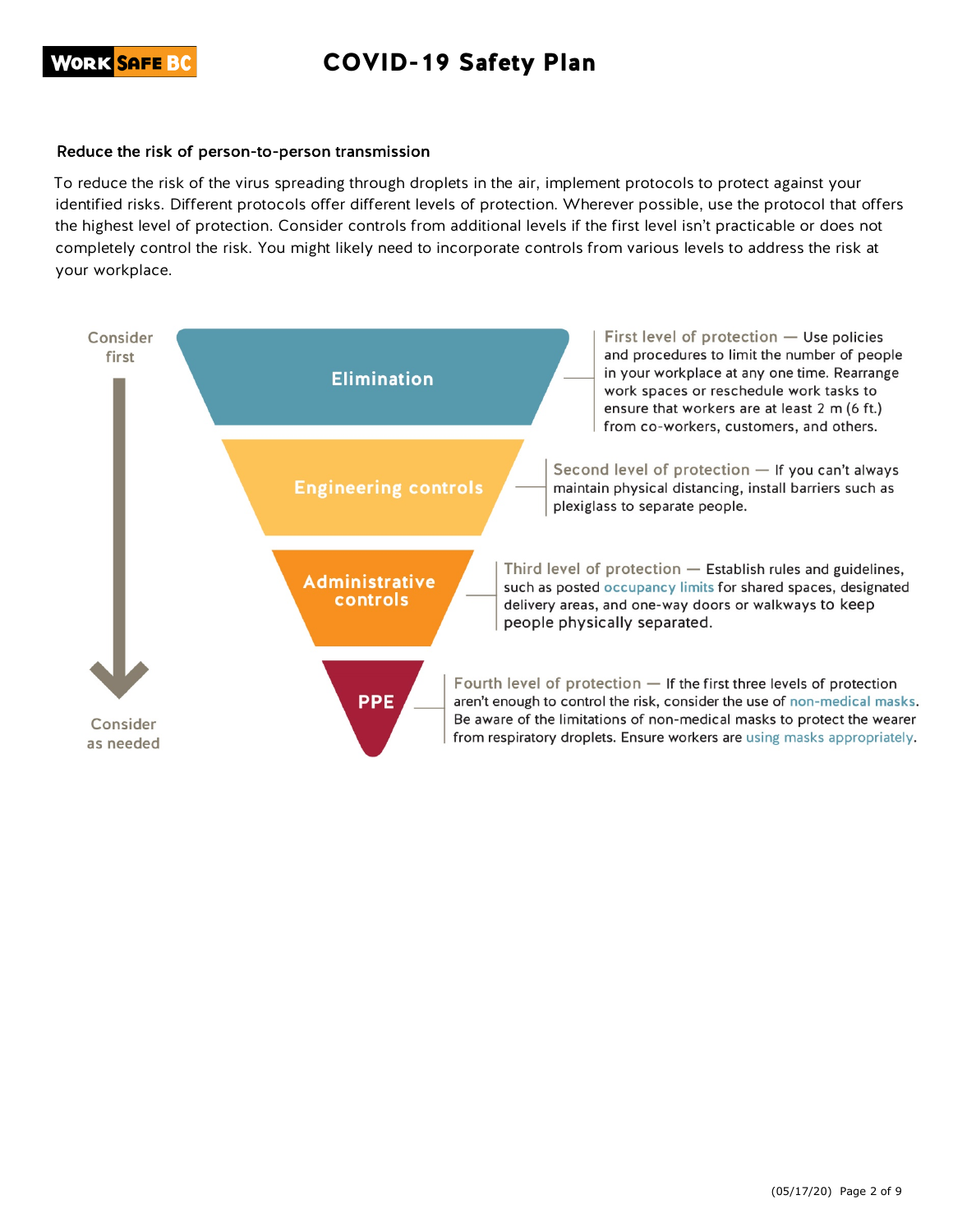### WORK <mark>SAFE BC</mark>

## COVID-19 Safety Plan

First level protection (elimination): Limit the number of people at the workplace and ensure physical distance whenever possible

- $\blacktriangleright$  We have established and posted an occupancy limit for our premises. Public Health has advised that the prohibition on gatherings of greater than 50 people refers to "one-time or episodic events" (weddings, public gatherings), and is therefore not intended to apply to workplaces. However, limiting the number of people in a workplace is an important way to ensure physical distancing is maintained. [Public Health has developed guidance for the retail food and grocery store sector that requires at least 5 square metres of unencumbered floor space per person (workers and customers). This allows for variation depending on the size of the facility, and may be a sensible approach for determining maximum capacity for employers from other sectors that do not have specific guidance on capacity from Public Health.]
- In order to reduce the number of people at the worksite, we have considered work-from-home arrangements, virtual meetings, rescheduling work tasks, and limiting the number of customers and visitors in the workplace.
- $\blacktriangleright$  We have established and posted occupancy limits for common areas such as break rooms, meeting rooms, change rooms, washrooms, and elevators.
- $\blacktrianglelefteq$  We have implemented measures to keep workers and others at least 2 metres apart, wherever possible. Options include revising work schedules and reorganizing work tasks.

#### Measures in place

- Staff in store will be limited to a maximum of 2 at any time
- Staff to remain on opposite sides of the bench when working in the kitchen
- Customers limited to a maximum of 1 at a time in store and will be asked to remain within the designated area marked on the floor
- Delivery drivers will arrive at staggered times and not enter the back of the store
- Customers will not be allowed past the front counters and will be asked to maintain a distance from the displays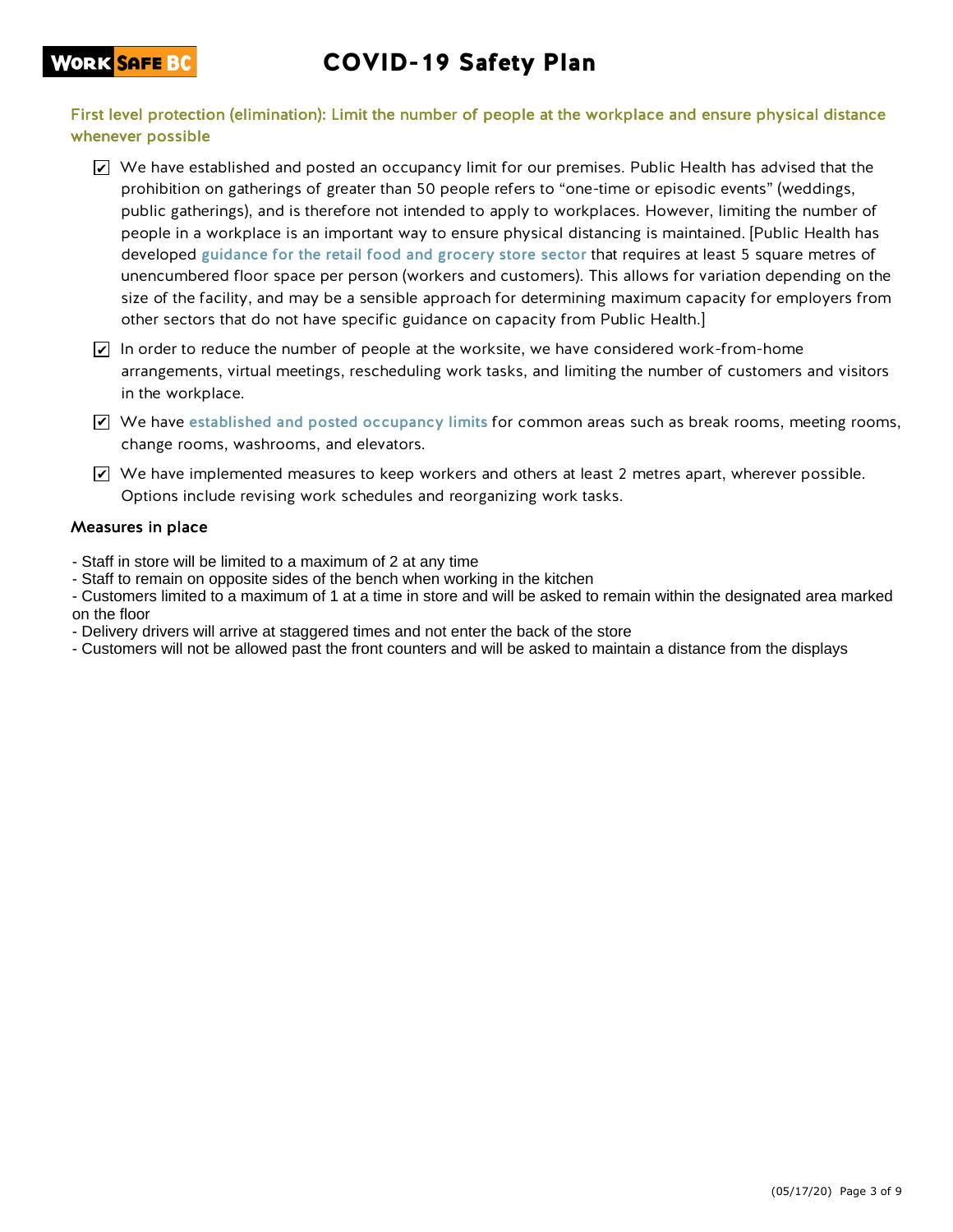# COVID-19 Safety Plan

#### Second level protection (engineering): Barriers and partitions

- $\blacktriangleright$  We have installed barriers where workers can't keep physically distant from co-workers, customers, or others.
- $\blacktriangleright$  We have included barrier cleaning in our cleaning protocols.
- $\blacktriangleright$  We have installed the barriers so they don't introduce other risks to workers (e.g., barriers installed inside a vehicle don't affect the safe operation of the vehicle).

#### Measures in place

- -Plexiglass installed at the cash register to create a barrier between the staff and customers
- -The large work bench in the kitchen will act as a physical barrier, with 1 staff member assigned to each side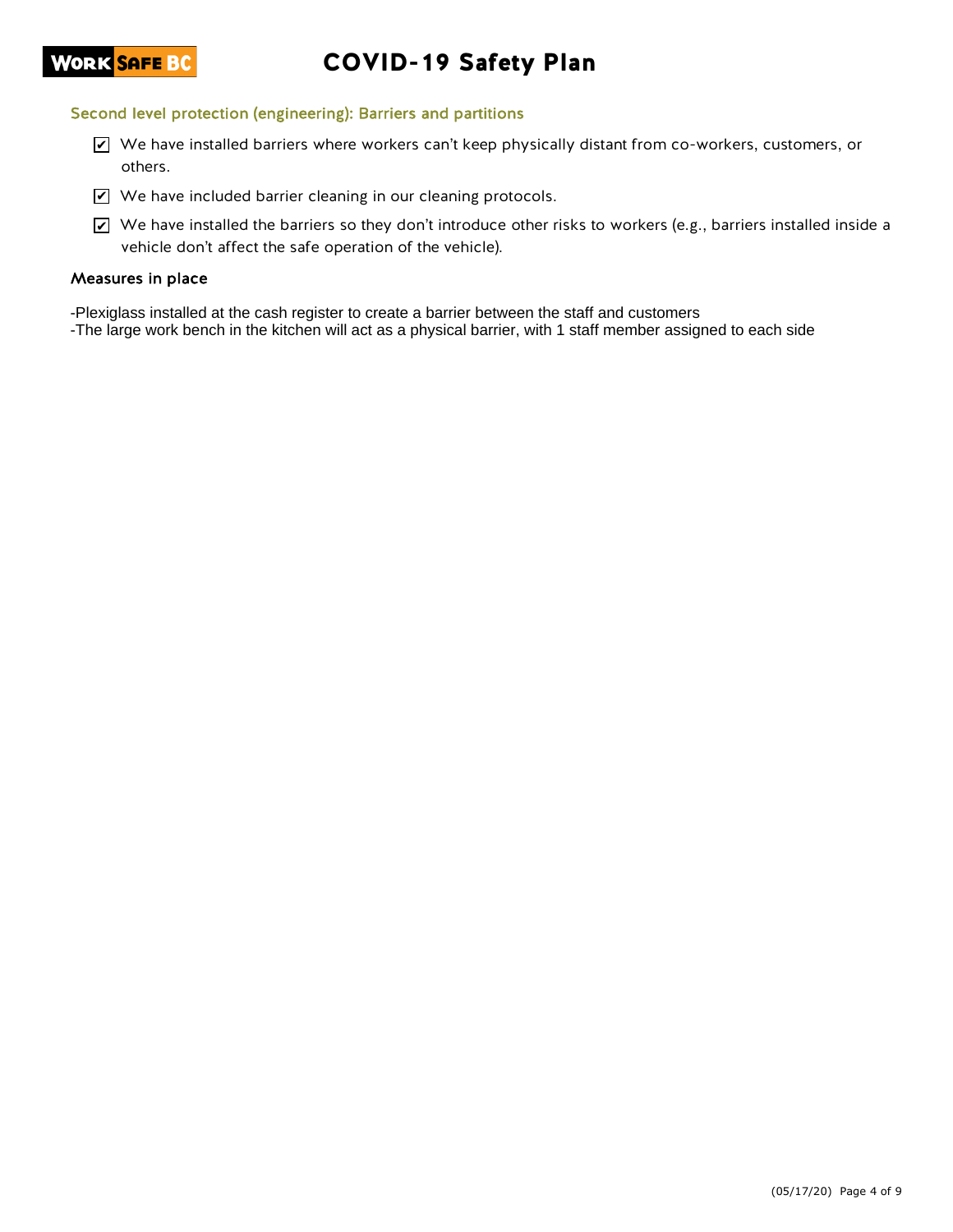# COVID-19 Safety Plan

#### Third level protection (administrative): Rules and guidelines

- $\blacktriangleright$  We have identified rules and guidelines for how workers should conduct themselves.
- $\blacktriangleright$  We have clearly communicated these rules and guidelines to workers through a combination of training and signage.

#### Measures in place

- No more than 2 staff in the store at any time
- Staff to wear gloves when handling all food products
- Shared equipment to be wiped down between use with sanitizer
- Front door and front counter to be wiped down between customers

- Stay on designated side of the main work bench. If you need to swap sides the bench and equipment will be wiped down before making the switch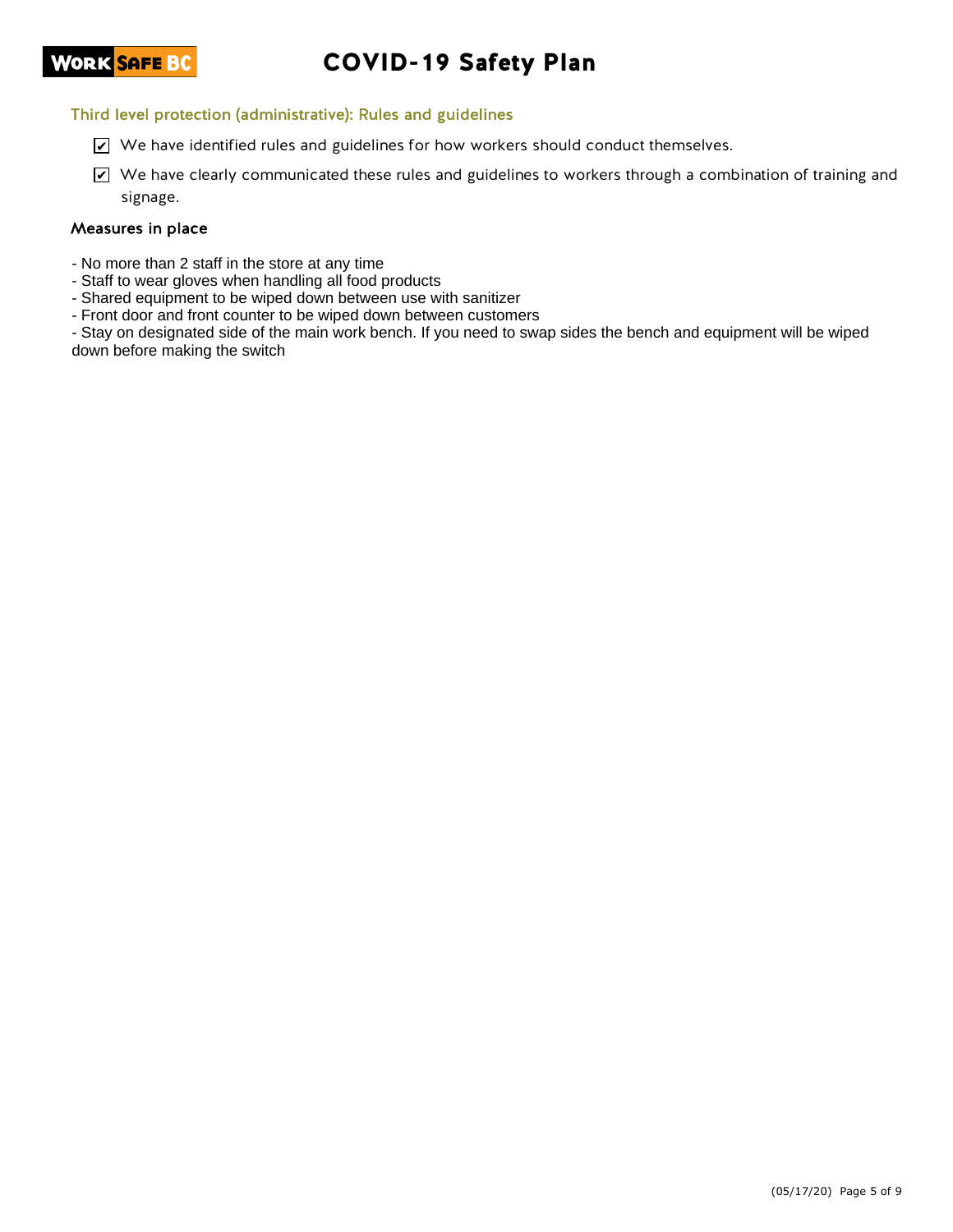# COVID-19 Safety Plan

Fourth level protection: Using masks (optional measure in addition to other control measures)

- $\blacktriangleright$  We have reviewed the information on selecting and using masks and instructions on how to use a mask.
- $\blacktriangleright$  We understand the limitations of masks to protect the wearer from respiratory droplets. We understand that masks should only be considered when other control measures cannot be implemented.

 $\mathbf{V}$  We have trained workers in the proper use of masks.

#### Measures in place

- Fabric masks have been provided to all staff. They are responsible for taking home and washing these masks

- All staff have been shown how to wear and care for these masks

- Masks are to be worn when dealing with customers until the plexiglass is installed

- Masks will be worn by staff members when they are required to work within 2m of each other, for example moving a large cake into the fridge or moving heavy equipment

- Masks and gloves will be worn by the staff if they are assisting a customer with placing a cake in their vehicle

- Delivery drivers will wear a mask when making deliveries and picking up items from the store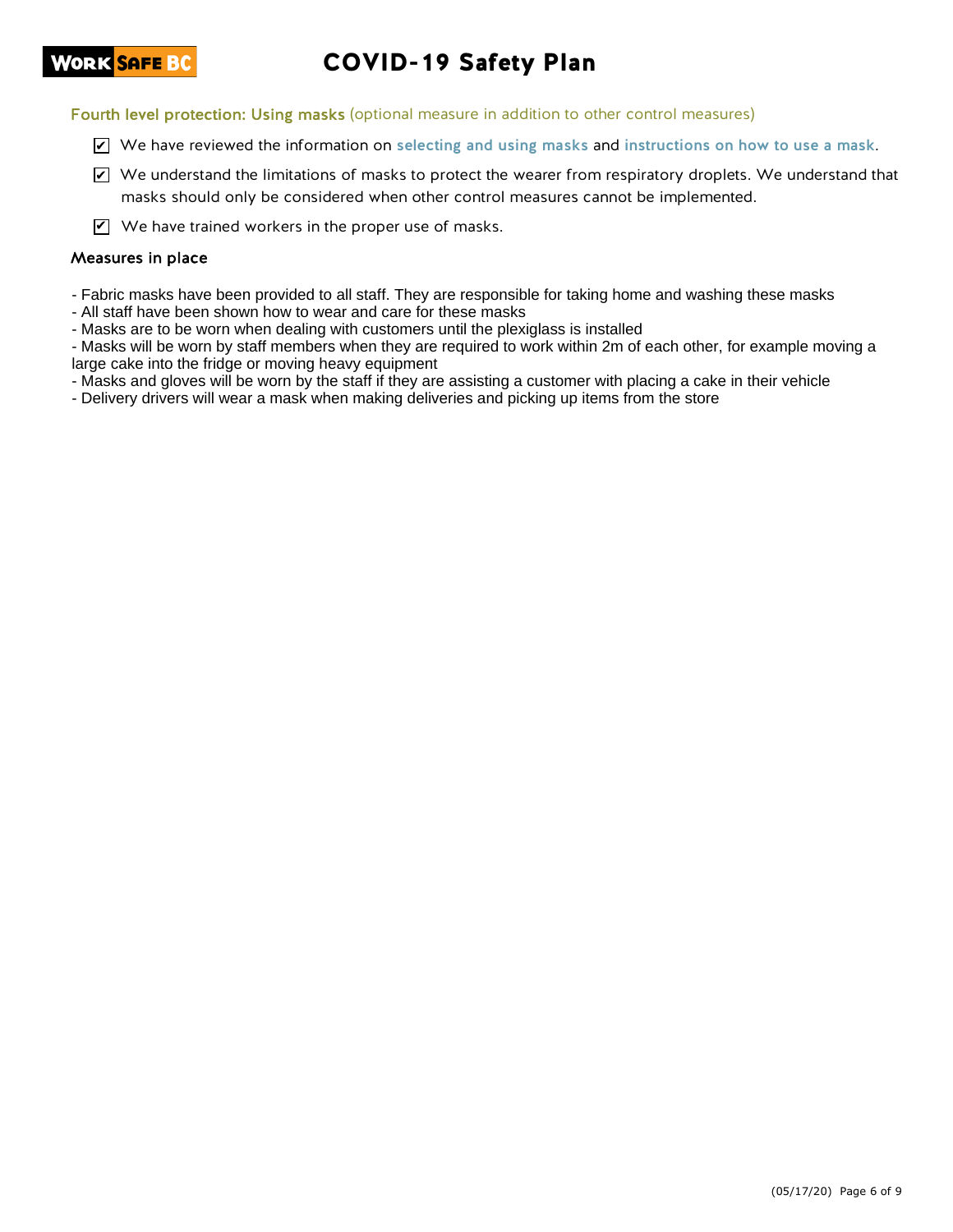## **WORK <mark>SAFE B</mark>C**

# COVID-19 Safety Plan

#### Reduce the risk of surface transmission through effective cleaning and hygiene practices

- $\triangledown$  We have reviewed the information on cleaning and disinfecting surfaces.
- $\blacktriangleright$  Our workplace has enough handwashing facilities on site for all our workers. Handwashing locations are visible and easily accessed.
- $\blacktriangleright$  We have policies that specify when workers must wash their hands and we have communicated good hygiene practices to workers. Frequent handwashing and good hygiene practices are essential to reduce the spread of the virus. [Handwashing and Cover coughs and sneezes posters are available at worksafebc.com.]
- $\blacktriangleright$  We have implemented cleaning protocols for all common areas and surfaces e.g., washrooms, tools, equipment, vehicle interiors, shared tables, desks, light switches, and door handles. This includes the frequency that these items must be cleaned (number of times per day) as well as the timing (before and after shift, after lunch, after use).
- $\blacktriangledown$  Workers who are cleaning have adequate training and materials.
- $\blacktriangledown$  We have removed unnecessary tools and equipment to simplify the cleaning process e.g., coffee makers and shared utensils and plates

#### Cleaning protocols

- All fixtures that will be touched by the customer including door handles, POS and countertops will be sanitized after each customer has left the store

- Upon arrival all staff will wash their hands upon arrival

- All kitchen equipment will be cleaned by the person using it once they have completed their task and before moving onto the next task

- The light switches, interior door handles and washrooms will be sanitized at the beginning and end of each work shift - The fridges, freezers and main work bench, mixers and ovens will be sanitized twice daily or when needed if changes in staff occur

- Staff will have access to multiple sinks and soap where they can wash their hands as frequently as required

- Customers will have access to hand santizer at the entrance of the store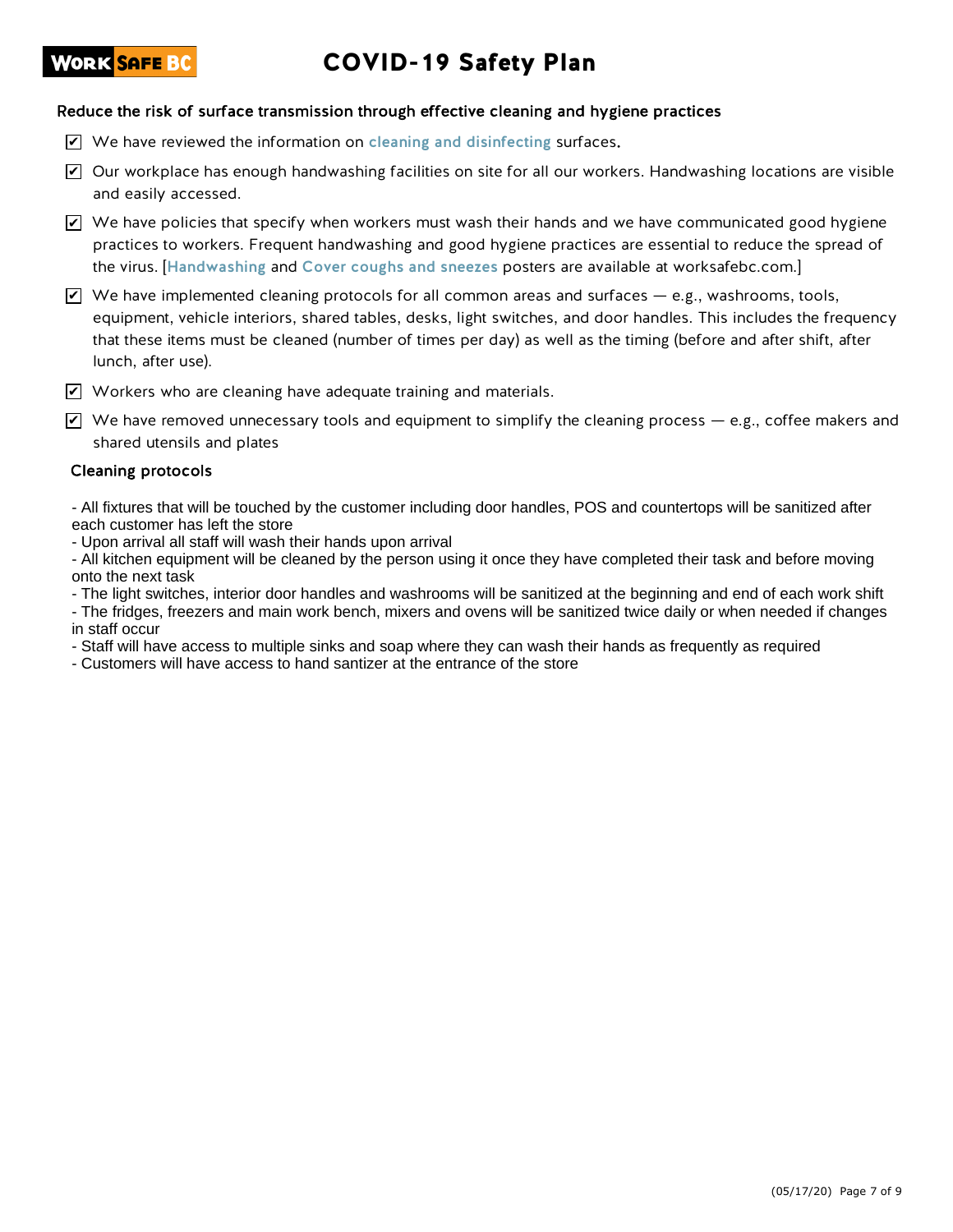## COVID-19 Safety Plan

### **WORK <mark>SAFE B</mark>C**

## **Step 3: Develop policies**

Develop the necessary policies to manage your workplace, including policies around who can be at the workplace, how to address illness that arises at the workplace, and how workers can be kept safe in adjusted working conditions.

Our workplace policies ensure that workers and others showing symptoms of COVID-19 are prohibited from the workplace.

- $\blacktriangleright$  Anyone who has had symptoms of COVID-19 in the last 10 days. Symptoms include fever, chills, new or worsening cough, shortness of breath, sore throat, and new muscle aches or headache.
- $\blacktriangleright$  Anyone directed by Public Health to self-isolate.
- $\blacktriangleright$  Anyone who has arrived from outside of Canada or who has had contact with a confirmed COVID-19 case must self-isolate for 14 days and monitor for symptoms.
- $\blacktriangleright$  Visitors are prohibited or limited in the workplace.
- $\blacktriangledown$  First aid attendants have been provided OFAA protocols for use during the COVID-19 pandemic.
- $\blacktriangleright$  We have a working alone policy in place (if needed).
- $\blacktriangleright$  We have a work from home policy in place (if needed).
- $\blacktriangledown$  Ensure workers have the training and strategies required to address the risk of violence that may arise as customers and members of the public adapt to restrictions or modifications to the workplace. Ensure an appropriate violence prevention program is in place.

Our policy addresses workers who may start to feel ill at work. It includes the following:

- $\blacktriangleright$  Sick workers should report to first aid, even with mild symptoms.
- $\overline{\mathscr{L}}$  Sick workers should be asked to wash or sanitize their hands, provided with a mask, and isolated. Ask the worker to go straight home. [Consult the BC COVID-19 Self-Assessment Tool, or call 811 for further guidance related to testing and self-isolation.]
- $\blacktriangleright$  If the worker is severely ill (e.g., difficulty breathing, chest pain), call 911.
- $\blacktriangleright$  Clean and disinfect any surfaces that the ill worker has come into contact with.

### **Step 4: Develop communication plans and training**

You must ensure that everyone entering the workplace, including workers from other employers, knows how to keep themselves safe while at your workplace.

- $\blacktriangleright$  We have a training plan to ensure everyone is trained in workplace policies and procedures.
- $\blacktriangleright$  All workers have received the policies for staying home when sick.
- $\blacktriangledown$  We have posted signage at the workplace, including occupancy limits and effective hygiene practices. [A customizable occupancy limit poster and handwashing signage are available on worksafebc.com.]
- $\blacktriangleright$  We have posted signage at the main entrance indicating who is restricted from entering the premises, including visitors and workers with symptoms.
- $\blacktriangledown$  Supervisors have been trained on monitoring workers and the workplace to ensure policies and procedures are being followed.